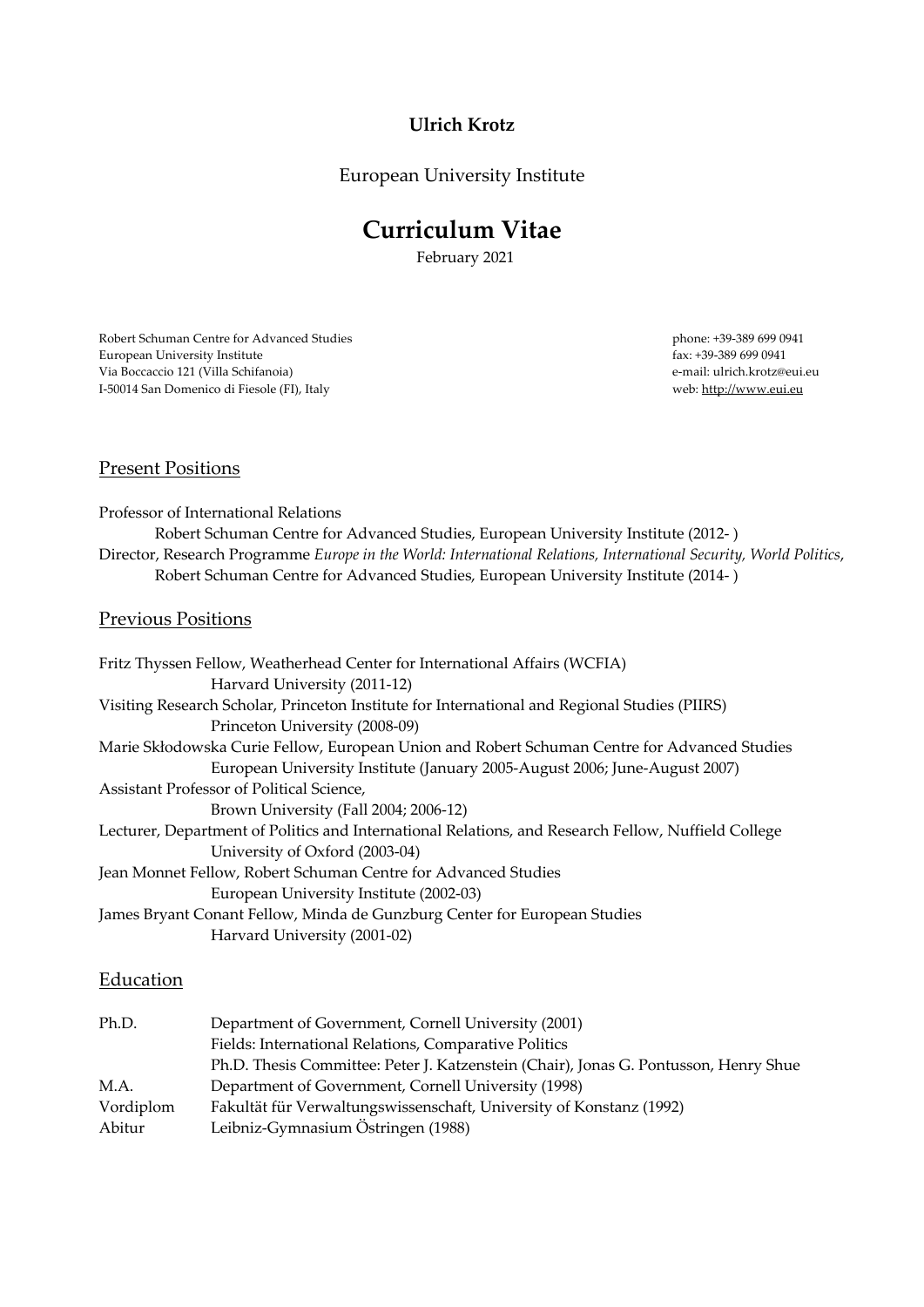# Teaching and Research Areas

French, German, and European foreign, security, and defense policies; Franco-German relations; France's and Germany's role(s) in European governance since World War II; European integration (internal and external aspects) and politics in the European multilevel system; the interactions between the European Union (EU) and its member states; international relations of Europe; Europe as an emergent political actor in international affairs; general international relations since World War II; shifts, transformations, and continuities in 21<sup>st</sup> century contemporary world politics; international relations theory; European integration theory; Europe's relations with other parts of the world, especially the United States; research design; qualitative methods; mixed- and multi-methods

# Grants, Fellowships, Prizes, Honors, Appointments

| 2021-22    | Alfred Grosser Chair, Centre de recherches internationales (CERI), Sciences Po Paris      |
|------------|-------------------------------------------------------------------------------------------|
| 2014-20    | Erasmus+ Programme Grant of the European Commission for the Global Governance             |
|            | Programme, including the research programme Europe in the World: International Relations, |
|            | International Security, World Politics (with the centre director and the other program    |
|            | directors at the Robert Schuman Centre for Advanced Studies)                              |
| 2015-16    | Research Grant, Research Council of the European University Institute (with Prof. Dr.     |
|            | Federico Romero, Department of History and Civilization, EUI)                             |
| 2013-15    | Research Grant, Research Council of the European University Institute                     |
| 2011-12    | Fritz Thyssen Fellowship, Weatherhead Center for International Affairs, Harvard           |
|            | University                                                                                |
| 2011       | Karen T. Romer Undergraduate Teaching and Research Award, Brown University                |
| 2011       | Research Grant, Office of the Vice President for Research, Fund of the Arts, Humanities,  |
|            | and Social Sciences, Brown University (award granted also in 2010, 2009, 2008, and 2007)  |
| 2008-09    | Visiting Research Scholarship, Princeton Institute for International and Regional Studies |
|            | (PIIRS), Princeton University                                                             |
| 2008       | Nomination for the Barrett Hazeltine Citation for Teaching Excellence, Brown University   |
| 2005-07    | Marie Skłodowska Curie Fellowship of the Commission of the European Union,                |
|            | Robert Schuman Centre for Advanced Studies, European University Institute                 |
| 2003-04    | Research Fellowship, Nuffield College, University of Oxford                               |
| 2003-08    | Academy member, Die Junge Akademie at the Berlin-Brandenburgische Akademie der            |
|            | Wissenschaften and the Nationale Akademie der Wissenschaften Leopoldina                   |
| 2002-03    | Jean Monnet Fellowship, Robert Schuman Centre for Advanced Studies, European              |
|            | University Institute                                                                      |
| 2001-02    | James Bryant Conant Fellowship, Minda de Gunzburg Center for European Studies,            |
|            | Harvard University                                                                        |
| Jan. 2000- | Carpenter Chair Fellowship, Center for International Studies, Cornell University          |
| May 2001   |                                                                                           |
| 1998-99    | Mellon Dissertation Fellowship, Mellon Foundation and Department of Government,           |
|            | Cornell University                                                                        |
| 1998       | Language Fellowship for Work on Franco-German Affairs, Franco-German Youth Office         |
|            | (DFJW/OFAJ) (Paris, October-November)                                                     |
| 1998       | Visiting Research Fellowship, Franco-German Institute (DFI), Ludwigsburg (May-Sep.)       |
| 1997       | Luigi Einaudi Fellowship, Institute for European Studies, Cornell University              |
| 1996-97    | Visiting Scholar, Free University and International Studies Center (ISB), Berlin          |
| 1996       | Mellon Semester Fellowship, Mellon Foundation and Cornell University                      |
| 1993-94    | Sage Graduate Fellowship, Cornell University                                              |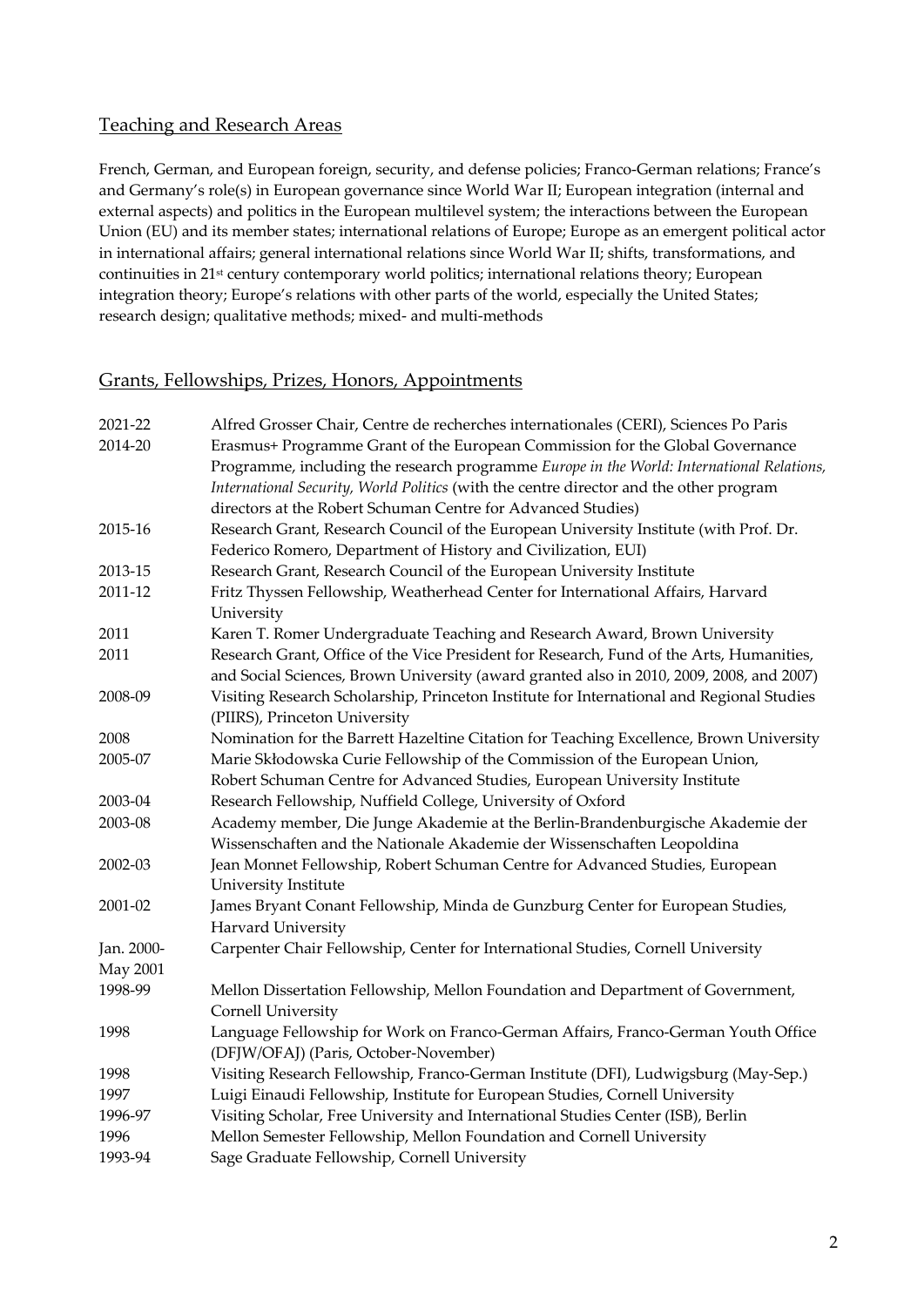#### a. Books: Monographs (all peer-reviewed)

*Divided We Stand: The EU's Global Engagement in 21st Century World Politics* (with Katerina Wright).

Advanced book project. Expected publication in 2022.

*Shaping Europe: France, Germany, and Embedded Bilateralism from the Elysée Treaty to Twenty-First Century Politics* (with Joachim Schild), paperback edition (updated and revised). Oxford and New York: Oxford University Press, 2015.

Albanian edition: *Duke Formuar Europën*—*Franca, Gjermania dhe bilateralizmi i hekurt nga Traktati I Elize-së te Politikat e Shekullit të Njëzet e Një* Tirana: Alb Juris, 2021.

Chinese edition: 锻塑欧洲—— 法国、德国和从《爱丽舍宫条约》到 21 世纪政治的嵌入式双边主义 Beijing: China Social Sciences Press, 2020.

- *History and Foreign Policy in France and Germany*. London and New York: Palgrave Macmillan, 2015.
- *Shaping Europe: France, Germany, and Embedded Bilateralism from the Elysée Treaty to Twenty-First Century Politics* (with Joachim Schild), hardcover edition. Oxford and New York: Oxford University Press, 2013.
- *Flying Tiger: International Relations Theory and the Politics of Advanced Weapons*. Oxford and New York: Oxford University Press, 2011.

#### b. Edited Books (\*peer-reviewed)

\**Europe's Cold War Relations: The EC Towards a Global Role* (with Kiran Klaus Patel and Federico Romero), London et al.: Bloomsbury, hardcover edition 2020; paperback edition in preparation. Co-editor, contributing concluding chapter.

Under consideration for translation into Chinese.

*Wo bleibt die Zeit?* Berlin: Berliner Wissenschaftsverlag BWV, 2006. Co-editor, contributing introduction and framing chapter.

# c. Journal Articles (\*peer-reviewed journals)

- \*"An Old Couple in a New Setting: Franco-German Leadership in the Post-Brexit EU," *Politics and Governance*, Vol. 9, No. 1 (2021), pp. 48-58 (with Lucas Schramm).
- \*"Back to the Future? Franco-German Bilateralism in Europe's post-Brexit Union," *Journal of European Public Policy*, Vol. 25, No. 8. (May 2018), pp. 1174-1193 (with Joachim Schild).

Republished under the same title in *The Politics and Economics of Brexit*, edited by Simon Bulmer and Lucia Quaglia (London: Routledge, 2018), pp. 86-105.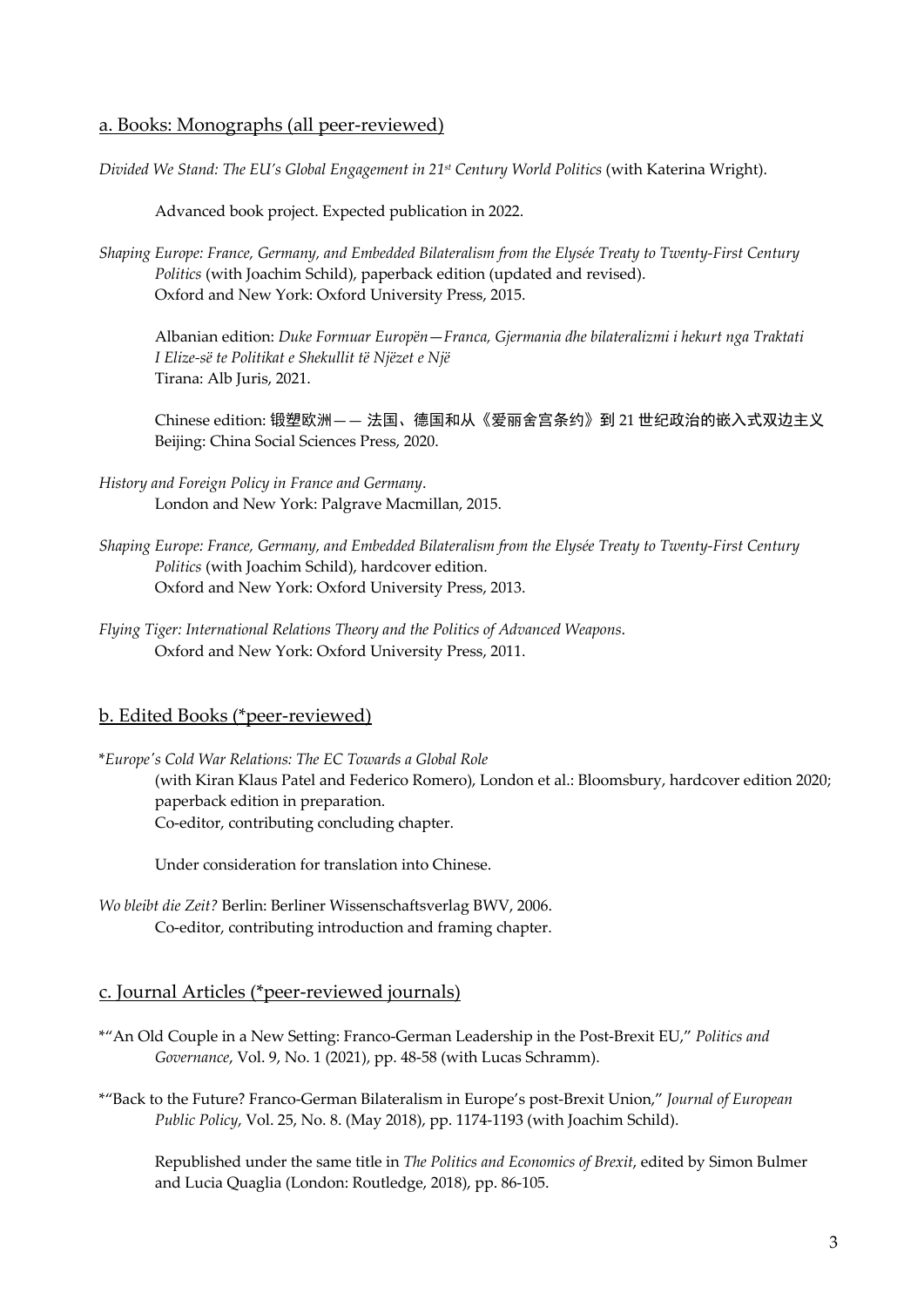\*"Europe in an Age of Transition," *Global Affairs*, Vol. 3, No. 3 (2017), pp. 193-210 (with Richard Maher).

\*"Europe's Crises and the EU's 'Big Three'," *West European Politics*, Vol. 39, No. 5 (September 2016), pp. 1053-1072 (with Richard Maher).

Republished under the same title in *Europe's Union in Crisis: Tested and Contested*, edited by Brigid Laffan (London: Routledge, 2017), pp. 139-158.

- \*"Three Eras and Possible Futures: A Long-Term View on the Franco-German Relationship a Century after the First World War," *International Affairs*, Vol. 90, No. 2 (March 2014), pp. 337-350.
- \*"Debating the Sources and Prospects of European Integration," *International Security*, Vol. 37, No. 1 (Summer 2012), pp. 178-199 (with Richard Maher; other participants in this debate: David M. McCourt and Andrew Glencross, Norrin M. Ripsman, Mark S. Sheetz and Jean-Yves Haine, and Sebastian Rosato).
- \*"The European Security Order between American Hegemony and French Independence," *European Security*, Vol. 20, No. 3 (September 2011), pp. 305-335 (with James Sperling).
- \*"International Relations Theory and the Rise of European Foreign and Security Policy," *World Politics*, Vol. 63, No. 3 (July 2011), pp. 548-579 (with Richard Maher).

Translated into Russian as У. Кротц, Р. Маэр, "Теория международных отношений и развитие сотрудничества в сфере внешней политики и политики безопасности."

Reprinted in the anthology Современная наука о международных отношениях за рубежом: Хрестоматия в трех томах / Под. общ. ред. И.С. Иванова. - М.: НП РСМД, Т.3 - 2015, с. 452-484. (*Contemporary Foreign International Relations Studies*, Vol. 3, edited by I. Ivanov [Moscow: NPMP Russian International Affairs Council, 2015], pp. 452-484.)

- \*"Regularized Intergovernmentalism: France-Germany and Beyond (1963-2009)," *Foreign Policy Analysis*, Vol. 6, No. 2 (June 2010), pp. 147-185.
- "Europe in the New World: National Governments and the EU at the G-20," *Perspectives on Europe*, Vol. 39, No. 2 (Autumn 2009), pp. 26-30 (with Richard Maher).
- \*"Momentum and Impediments: Why Europe Won't Emerge as a Full Political Actor on the World Stage Soon," *Journal of Common Market Studies*, Vol. 47, No. 3 (May 2009), pp. 555-578.
- \*"Parapublic Underpinnings of International Relations: The Franco-German Construction of Europeanization of a Particular Kind," *European Journal of International Relations*, Vol. 13, No. 3 (September 2007), pp. 385-417.

An abridged version of this article has been translated into Japanese as "パラ・パブリックによる国際関係の土台造り— 独仏の国境を越えた社会的目的の構築" (Parapublic Underpinnings of International Relations: The Franco-German Construction of International Social Purpose). International Center for the Study of Historical Reconciliation, Tokyo Keizai University and Goethe Institute, Tokyo, June 2007.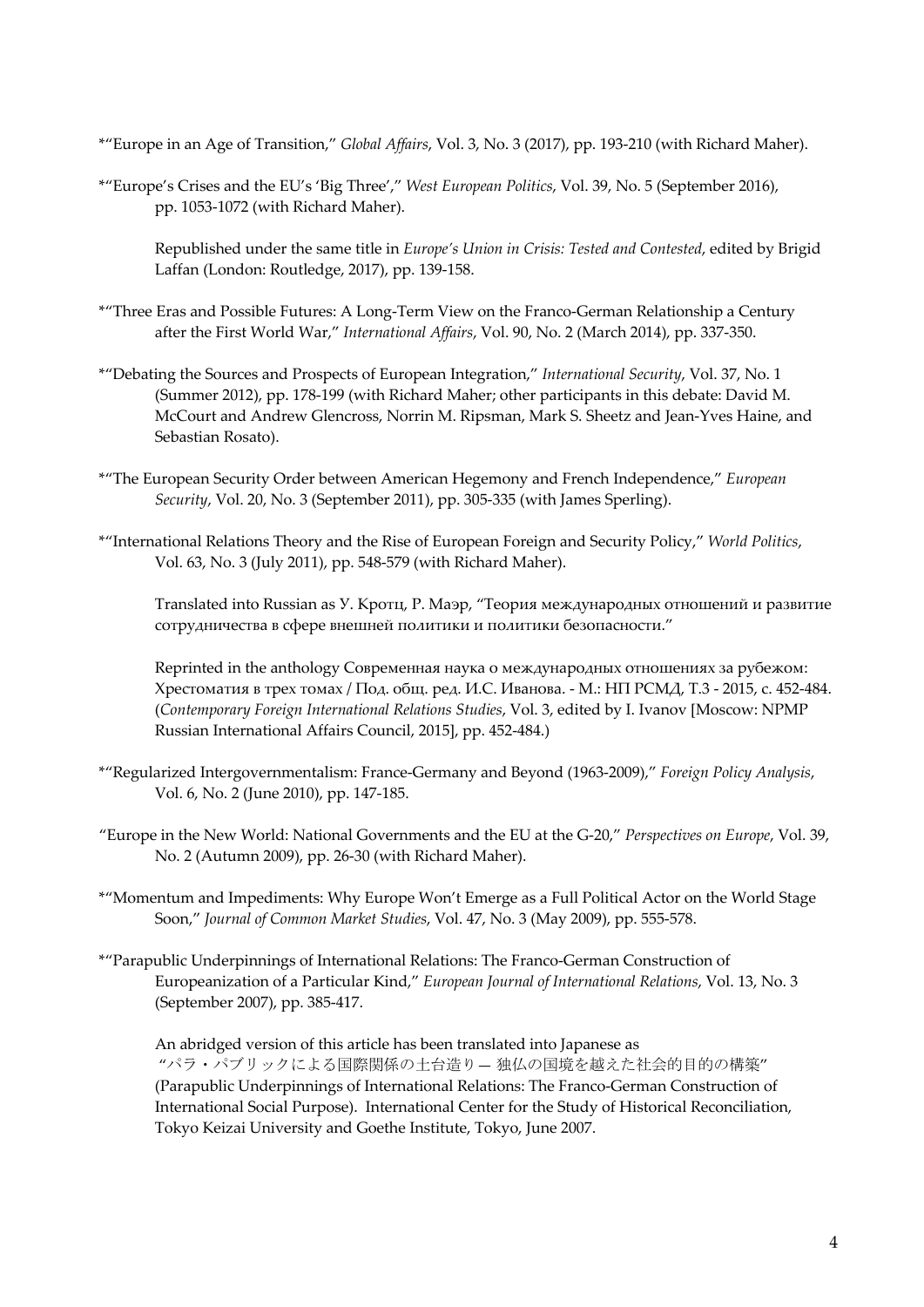# d. Book Chapters and Working Papers (\*peer-reviewed, otherwise editor reviewed)

- \*"Dis-Atlanticism: The West in an Era of Global Fragmentation," in *Key Controversies in European Integration* (3rd edition), edited by Hubert Zimmermann and Andreas Dür. London and New York: Palgrave Macmillan, forthcoming in 2021 (with Rawi Abdelal).
- "锻塑欧洲 中文版前言" (New Preface to the Chinese edition of *Shaping Europe: France, Germany, and Embedded Bilateralism from the Elysée Treaty to Twenty-First Century Politics*. Beijing: China Social Sciences Press, 2021 (with Joachim Schild).
- \*"International History Meets International Relations," in *Europe's Cold War Relations: The EC Towards a Global Role*, edited by Ulrich Krotz, Kiran Klaus Patel, and Federico Romero. London et al.: Bloomsbury 2020.
- \*"German Diplomatic Security Policy: A Federal Police Response," in *Diplomatic Security: A Comparative Analysis*, edited by Eugenio Cusumano and Christopher Kinsey. Stanford, Calif.: Stanford University Press 2019, pp. 90-108 (with Klaus Brummer).
- \*"CSDP Military Operations," in *The Handbook of European Defence Policies and Armed Forces*, edited by Hugo Meijer and Marco Wyss, Oxford and New York: Oxford University Press 2018, pp. 870-887 (with Katerina Wright).
- \*"Franco-German Defence and Security Cooperation," in *The Handbook of European Defence Policies and Armed Forces*, edited by Hugo Meijer and Marco Wyss, Oxford and New York: Oxford University Press 2018, pp. 440-457 (with Katharina Wolf).
- "France: Germany's Indispensable Ally in European Policy-Making," German European Policy Series (GEPS), No. 01/18, Institut für Europäische Politik (IEP), Berlin 2018 (with Joachim Schild).
- "Frankreich—unverzichtbarer Partner deutscher Europapolitik," in *Handbuch der deutschen Europapolitik*, edited by Katrin Böttger and Mathias Jopp, Baden-Baden: Nomos 2016, pp. 435-448 (with Joachim Schild).
- "*Embedded Bilateralism*: Die deutsch-französischen Sonderbeziehungen in Europa," in *Sonderbeziehungen als Nexus zwischen Außenpolitik und internationalen Beziehungen*, edited by Klaus Brummer, Sebastian Harnisch, and Kai Oppermann, Baden-Baden: Nomos 2015, pp. 289-312 (with Joachim Schild).
- \*"Disjoining Partners: Europe and the American Imperium," in *Power in a Complex Global System*, edited by Bruce Jentleson and Louis Pauly, New York: Routledge 2014, pp. 131-147 (with Rawi Abdelal).
- "Embedded Bilateralism: Deutsch-französische Beziehungen in der europäischen Politik," in *Frankreich-Jahrbuch 2012*, edited by Deutsch-Französisches Institut (Ludwigsburg), Wiesbaden: VS Verlag für Sozialwissenschaften 2013, pp. 33-49 (with Joachim Schild).
- "Disjoining Partners: Europe and the American Imperium," in PK Fest: Proceedings of a Conference in Honor of Peter J. Katzenstein, Ithaca, New York, October 14-15, 2011, assembled by Bruce Jentleson and Louis Pauly, Cornell University, January 2012, pp. 343-362 (with Rawi Abdelal).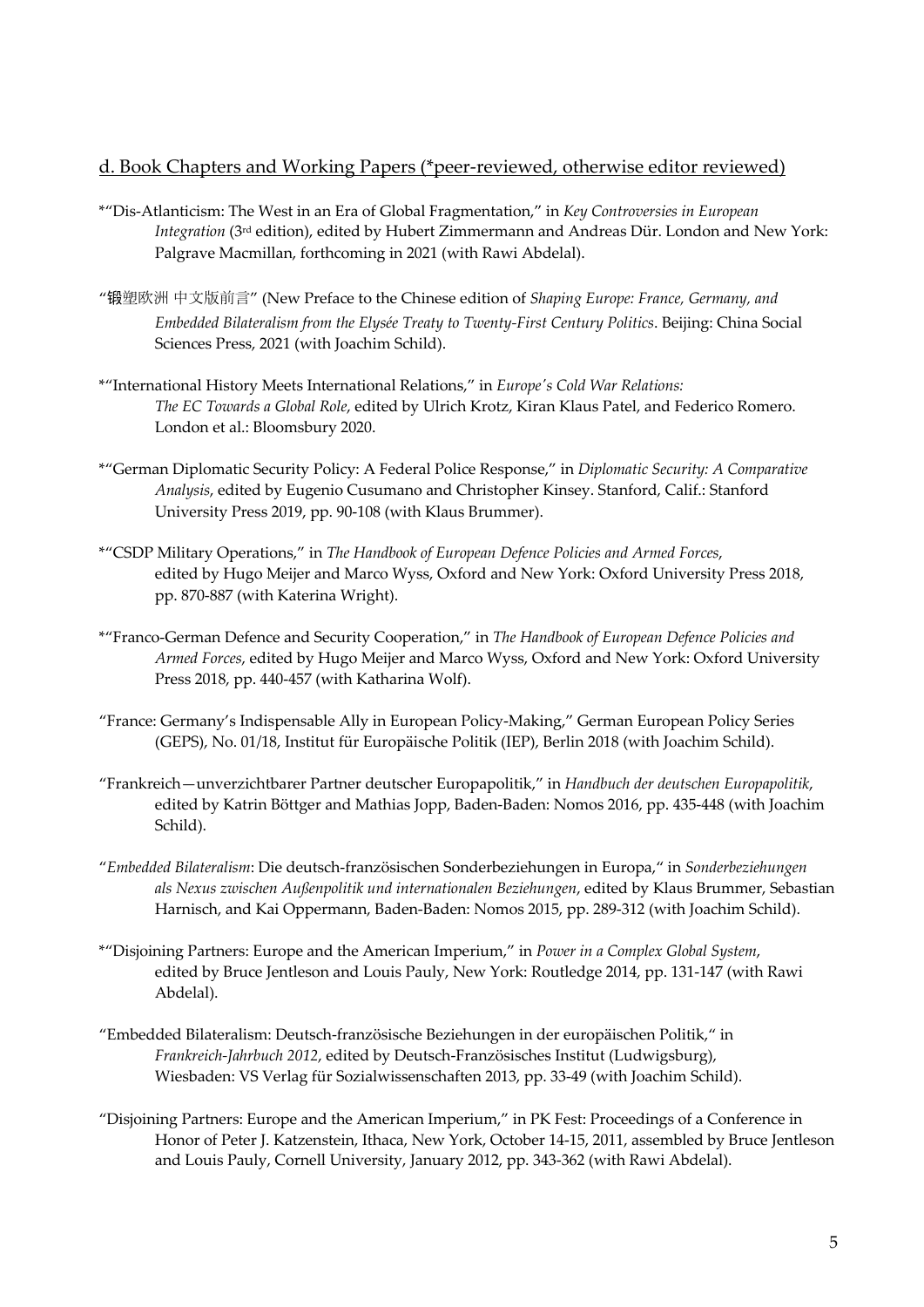- \*"Discord and Collaboration in Franco-American Relations: What Can Role Theory Tell Us?" in *Role Theory in International Relations: Approaches and Analyses* edited by Sebastian Harnisch, Cornelia Frank, and Hanns W. Maull, New York: Routledge 2011, pp. 213-233 (with James Sperling).
- \*"The (Beginning of the) End of the Political Unity of the West? Four Scenarios of North Atlantic Futures," Transatlantic Programme Series, Robert Schuman Centre for Advanced Studies, European University Institute (September 2008), *EUI Working Papers, RSCAS 2008/31*.
- "Wo bleibt sie denn nun, die Zeit?" in *Wo bleibt die Zeit?*, Die Junge Akademie et al. (eds.), Berlin: Berliner Wissenschaftsverlag 2006, pp. 6-17.
- "National Role Conceptions and Foreign Policies: France and Germany Compared." Cambridge, MA: Program for the Study of Germany and Europe Working Paper 02.1. Minda de Gunzburg Center for European Studies, Harvard University, 2002.
- "Ties that Bind? The Parapublic Underpinnings of Franco-German Relations as Construction of International Value." Cambridge, MA: Program for the Study of Germany and Europe Working Paper 02.4. Minda de Gunzburg Center for European Studies, Harvard University, 2002.
- "Structure as Process: The Regularized Intergovernmentalism of Franco-German Bilateralism." Cambridge, MA: Program for the Study of Germany and Europe Working Paper 02.3. Minda de Gunzburg Center for European Studies, Harvard University, 2002.
- "Social Content of the International Sphere: Symbols and Meaning in Franco-German Relations." Cambridge, MA: Program for the Study of Germany and Europe Working Paper 02.2. Minda de Gunzburg Center for European Studies, Harvard University, 2002.
- "Wer handelt mit welchen Interessen, die woher kommen? Perspektiven und Modelle der Interessenformierung bei großen kollektiven Akteuren in der Lehre der Internationalen Beziehungen und der Außenpolitikanalyse," *Internationales Studienzentrum Berlin Jahrbuch*. (Who Acts with Which Interests and Where do Those Interests Come from? Perspectives on and Models of Interest Formation of Large Collective Actors in International Relations Theory and Foreign Policy Analysis.) Berlin, 1998.
- "Interaktion und Interessen," *Internationales Studienzentrum Berlin Jahrbuch*. (Interaction and Interests.) Berlin, 1997.

# e. Databases

"EU's Global Engagement: A Database of CSDP Military Operations and Civilian Missions Worldwide" (EUGED), Version 2.0 (2017) (with Danilo Di Mauro and Katerina Wright) Codebook, Excel Sheets, and STATA-Files are accessible at Harvard Dataverse https://dataverse.harvard.edu/dataset.xhtml?persistentId=doi:10.7910/DVN/BD80QM; ICPSR at the University of Michigan https://www.openicpsr.org/repoEntity/show/78108; and the EUI's web pages http://globalgovernanceprogramme.eui.eu/eu-global-engagement-database/.

Codebook, Excel Sheets, and STATA-Files for versions 1.0 and 1.1 accessible at Harvard Dataverse and ICPSR at the University of Michigan as well.

Version 3.0 in preparation. Publication in 2021.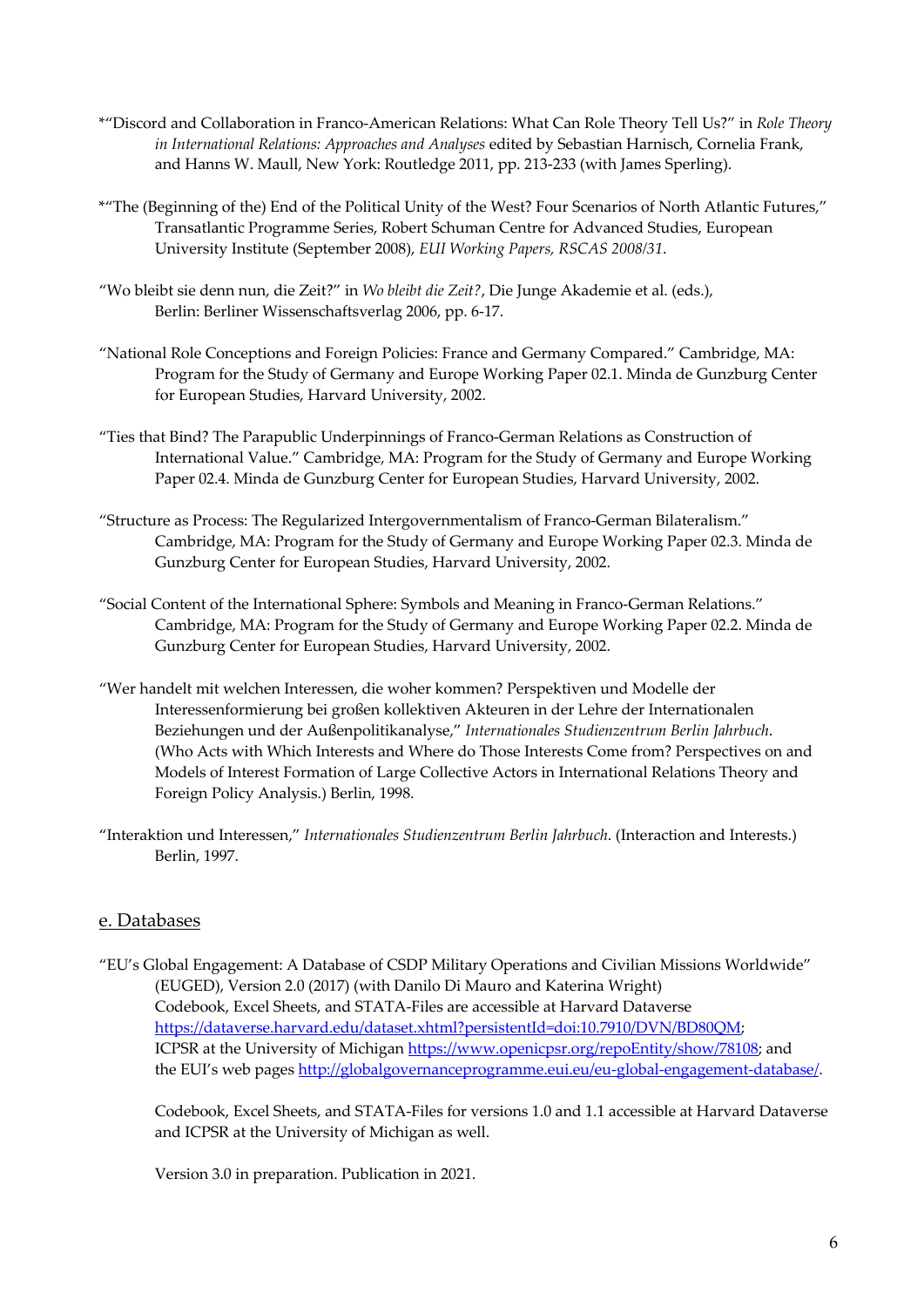- "The Origins of the EU's Global Engagement through CDSP Military Operations and Civilian Missions Abroad: Defining and Measuring Twelve Variables" (with Danilo Di Mauro and Katerina Wright). In preparation. Publication in 2021.
- "French and German Military Operations Database, 1990-2020" (with Danilo Di Mauro). In preparation. Publication in 2021.

# f. Public Commentary, Journalistic Pieces, Book Reviews

- "Europe is in desperate need of a 'Schumanian moment' for EU asylum politics," *LSE-EUROPP Blog*, 8 December 2020 (with Lucas Schramm). Accessible at <https://blogs.lse.ac.uk/europpblog/2020/12/08/europe-is-in-desperate-need-of-aschumanian-moment-for-eu-asylum-politics/>
- "Después de Merkel: ¿'Alemania primero' o una Europa desacabezada?" in Europa en juego, *Vanguardia Dossier*, No. 72 (April-June 2019), pp. 53-57 (with Joachim Schild).
- "Only France and Germany could lead the EU after Brexit but they won't go unchallenged." LSE Brexit Blog, January 2019 (with Joachim Schild). Accessible at <https://blogs.lse.ac.uk/brexit/2019/01/28/france-and-germany-will-dominate-the-euafter-brexit-but-they-wont-go-unchallenged/>
- "El eje francoalemán," in Unión Europea, refundación o desintegración, *Vanguardia Dossier*, No. 64 (April-June 2017), pp. 68-71 (with Joachim Schild). The issue can be viewed at <http://www.lavanguardia.com/vanguardiadossier/20170320/42872727680/union-europea-refundacion-desintegracion.html>

An English version of this contribution is available through the Vanguardia Dossier web pages: <http://www.lavanguardia.com/vanguardia-dossier/20170320/42872727680/union-europearefundacion-desintegracion.html>

- "President Trump: The Consequences for Europe's Foreign, Security and Defence policy, *EUI Times Online*, 15 November 2016. Acessible at <https://times.eui.eu/president-trump-consequences-europesforeign-security-defence-policy.html>.
- "British Flirtations with Distance and Exit in a Europe of Crises," *EUI Times*, Spring 2013, p. 19. Accessible at <http://times.eui.eu/>.
- "The Franco-German Connection and the Future of Europe." OUPblog, Oxford University Press, 22 February 2013 (with Joachim Schild). Accessible at <http://blog.oup.com/2013/02/elysee-treaty-france-germany-europe/>.
- "Le déclin de la France, une menace majeure pour le couple franco-allemand," *Le Monde*, 22 January 2013, online edition (with Joachim Schild). Accessible at <http://www.lemonde.fr/idees/article/2013/01/22/le-declin-de-la-france-une-menacemajeure-pour-le-couple-franco-allemand\_1820454\_3232.html>.

This article is part of a debate that *Le Monde* published at the 50th anniversary of the Elysée Treaty in January 2013, and which also included the French and German foreign ministers Laurent Fabius and Guido Westerwelle; EADS president Tom Enders; Henri Froment-Meurice; Alain Bergounioux; Jürgen Trittin, Rebecca Harms, Claude Turmes, Yannick Jadot; Patrick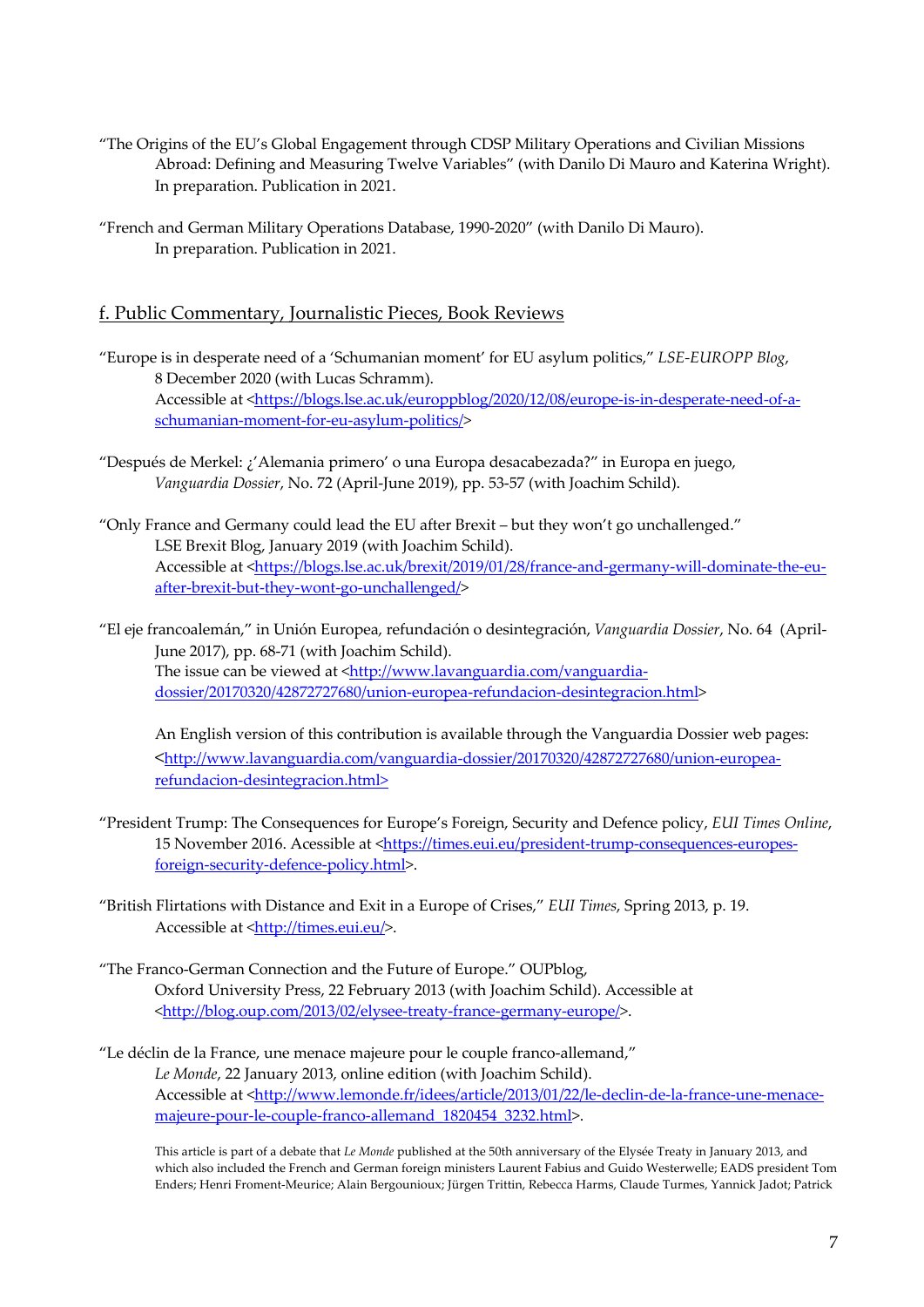Martin-Genier; Ulrich Grillo, Laurence Parisot, and Dieter Hundt; and Christian Lequesne. The full debate is accessible at <http://www.lemonde.fr/idees/ensemble/2013/01/21/cinquantenaire-du-traite-de-l-elysee-relancer-le-couple-francoallemand\_1819859\_3232.html>.

"A Look in the Atlantic Mirror: Book Review of Peter Baldwin, *The Narcissism of Minor Differences: How America and Europe are Alike*," *Millennium: Journal of International Studies* Vol. 40, No. 1 (October 2011), pp. 187-188 (with Kelly McKowen).

"Wo bleibt die Zeit?" *Junge Akademie Magazin* 2006, No. 4 (July), Berlin, Germany, p. 8.

# Papers Presented and Conference Participation

#### Professional Conferences (selection)

Council for European Studies (CES) 2021 | 2015 | 2012 | 2010 | 2008 | 2006 | 2004 International Studies Association (ISA) 2018 | 2015 | 2013 | 2011 | 2010 | 2009 American Political Science Association (APSA) 2017 | 2009 | 2007 | 2004 | 2003 | 2001 European Union in International Affairs (EUIA) (bi-annual) 2020/21 | 2018 | 2016 European Union Institute for Security Studies (EUISS) 2016 | 2014 | 2013 European Initiative on Security Studies (EISS) 2020/21 | 2018 | 2017

#### Invited Talks and Other Paper Presentations (selection)

At a wide range of universities and research institutions including École Nationale d'Administration, France | University of Oxford | European University Institute | Princeton Institute for International and Regional Studies (PIIRS), Princeton University | Minda de Gunzburg Center for European Studies, Harvard University | College of Europe, Bruges, Belgium | Institute for Qualitative Research Methods (IQRM), Arizona State University, Tempe, Arizona | Trier University | Trinity College Dublin | Ritsumeikan Center for Asia Pacific Studies, Ritsumeikan Asia Pacific University, Beppu, Japan | John M. Olin Institute for Strategic Studies, Harvard University | University of St. Gallen | Université de Montréal | American Institute for Contemporary German Studies (AICGS), The Johns Hopkins University, Washington, D.C. | New York University | Slovenian Pan-European Movement, Ljubljana, Slovenia | Sciences Po/CERI, Paris | Chinese Academy of Social Sciences (CASS), Beijing | University of Vienna | Woodrow Wilson School, Princeton University | Franco-German Institute (DFI), Ludwigsburg | International Center for the Study of Historical Reconciliation, Tokyo Keizai University, Japan | INSEAD, Fontainebleau | Dublin European Institute (Summer School of the University College Dublin at the EUI) | University of Heidelberg | Cornell University | as well as numerous others.

# Teaching Experience

#### Doctoral Students

Stephan Pietzner (2019- ; co-supervision with Jeffrey Checkel); Lucas Schramm (2018- ); Christina Henriette la Cour (2018- ); Jonata Anicetti (2017- ); Adam Andrzej Krzykowski (2017- ); Natalia Tellidou (2016- ); Grzegorz Adam Krzyzanowski (2015- ); Adérito Vicente (2015- ); Jonas Driedger (2015-20; Haus Rissen, Hamburg); Shpend Kursani (2015-20; co-supervision with Jennifer Welch; Leiden University); Ieva Grumbinaite (2014-20; co-supervision with Alexander Trechsel; Public Policy and Management Institute, Vilnius); Katharina Wolf (2014-18; European Defence Agency, EDA); Harpal Singh Hungin (2013-19; cosupervision with Pepper Culpepper; Bank of England); Camille Brugier (2012-17; French Ministry of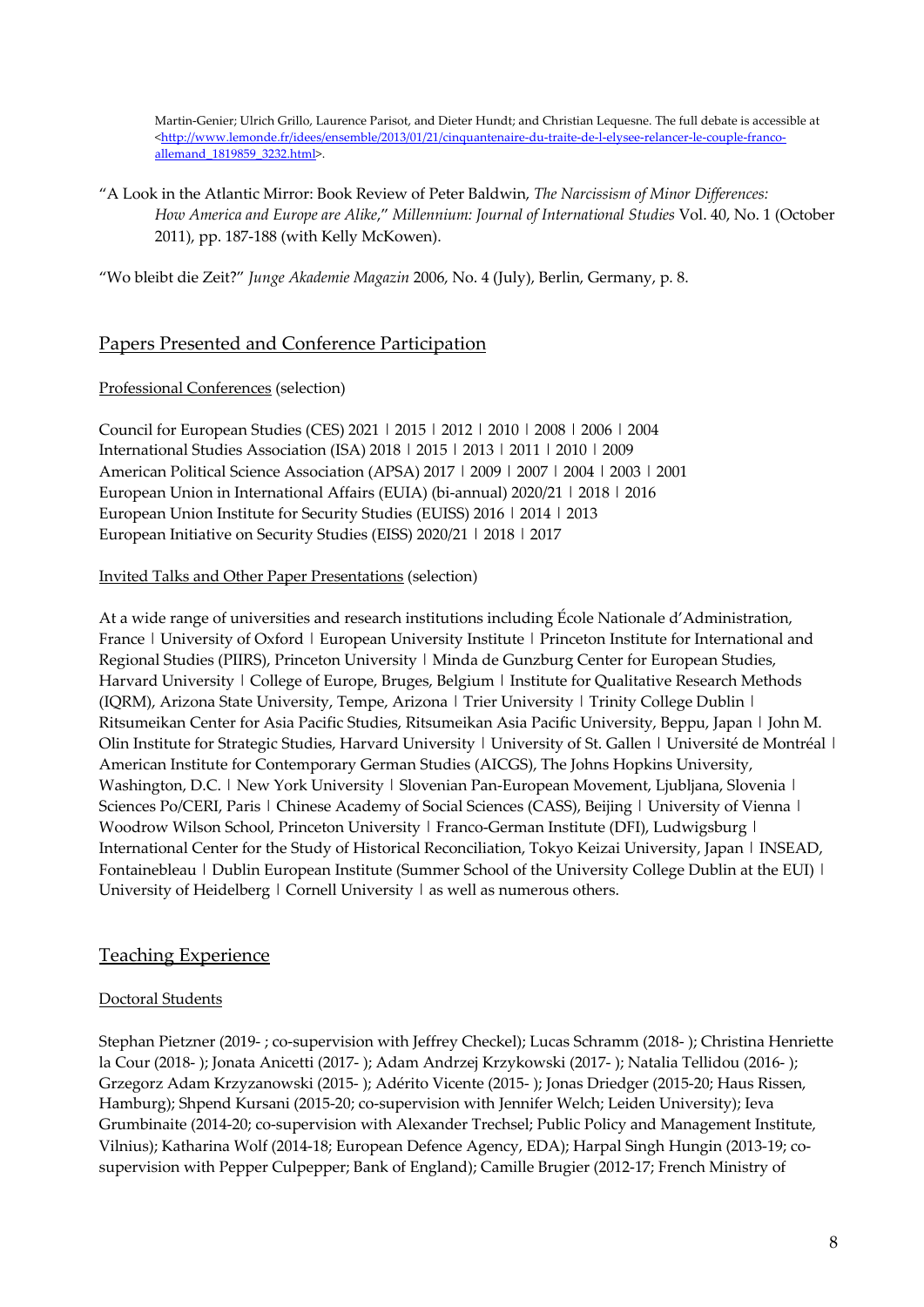Higher Education, Research and Innovation); Magnus Schöller (2012-16; co-supervision with Adrienne Héritier; University of Vienna); Richard Maher (2004-11; University College Dublin)

# Postdoctoral Advisees

Silvia D'Amato (MWF 2018-20; Leiden University); Moritz Weiss (JMF 2019-20; Ludwigs Maximilian University of Munich); James Lee (MWF 2018-19; University of California, San Diego); Madalina Dobrescu (MWF 2018-19; Diplomatic Academy Vienna); Robin Markwica (MWF 2017-19; Oxford University); Marina Henke (MWF 2017-18; Northwestern University); Hugo Meijer (MSCF 2017-19, visiting fellow 2016; CNRS and CERI/Sciences Po, Paris); Paul Van Hooft (MWF 2016-18; Massachusetts Institute of Technology, MIT; The Hague Centre for Strategic Studies); Matteo Faini (MWF 2016-17; Presidency of the Council of Ministers, Government of Italy); Monika Sus (JMF 2016-17; Polish Academy of Sciences; Warsaw, Hertie School of Governance); Akisato Suzuki (Canon Fellow 2016-17, MWF 2017-18; University College Dublin); James Reilley (JMF 2015-16; University of Sidney); Nadav Kedem (MWF 2015-16; Sciences Po, Paris); Ioannis Galariotis (MWF 2015-17; Athens University of Economics and Business, EUI School of Governance); Michal Onderco (MWF 2014-15; University of Rotterdam; Stanford University, Center for International Security and Cooperation, CISAC); Sandra Destradi (JMF 2014-15; University of Freiburg); Fabrizio Coticchia (JMF 2014-15; University of Genoa); Gregorio Bettiza (MWF 2012-14; University of Exeter); Thibaud Boncourt (MWF 2013-14; University of Paris 1, Panthéon-Sorbonne); Marc DeVore (JMF; 2011-13; University of St. Andrews)

(JMF: Jean Monnet Fellow; MWF: Max Weber Fellow; MSCF: Marie Skłodowska Curie Fellow)

#### Graduate Seminars

- International Relations in Europe
- Big Books and Major Statements in European Politics
- Topics in International Relations and Security Studies
- International Relations Theory
- Field Seminar in International Relations (various versions)
- The Development of the International System since 1945
- Big Books and Major Statements in International Relations (various versions)
- Foundations of International Relations (various versions)
- Contemporary Debates in International Relations Theory
- Reading Contemporary Classics in Social and Political Sciences (International Relations section)
- Master's thesis research seminar and research design for Master's students in International Relations
- Introduction to Qualitative Methods (various versions)

#### Undergraduate Seminars

International Relations in Europe (various versions)

#### Undergraduate Lecture Courses

- Europe and America in the World: Transatlantic Relations and "the West" from the Cold War to Twenty-First Century Global Politics (various versions)
- Theory of International Relations (various versions)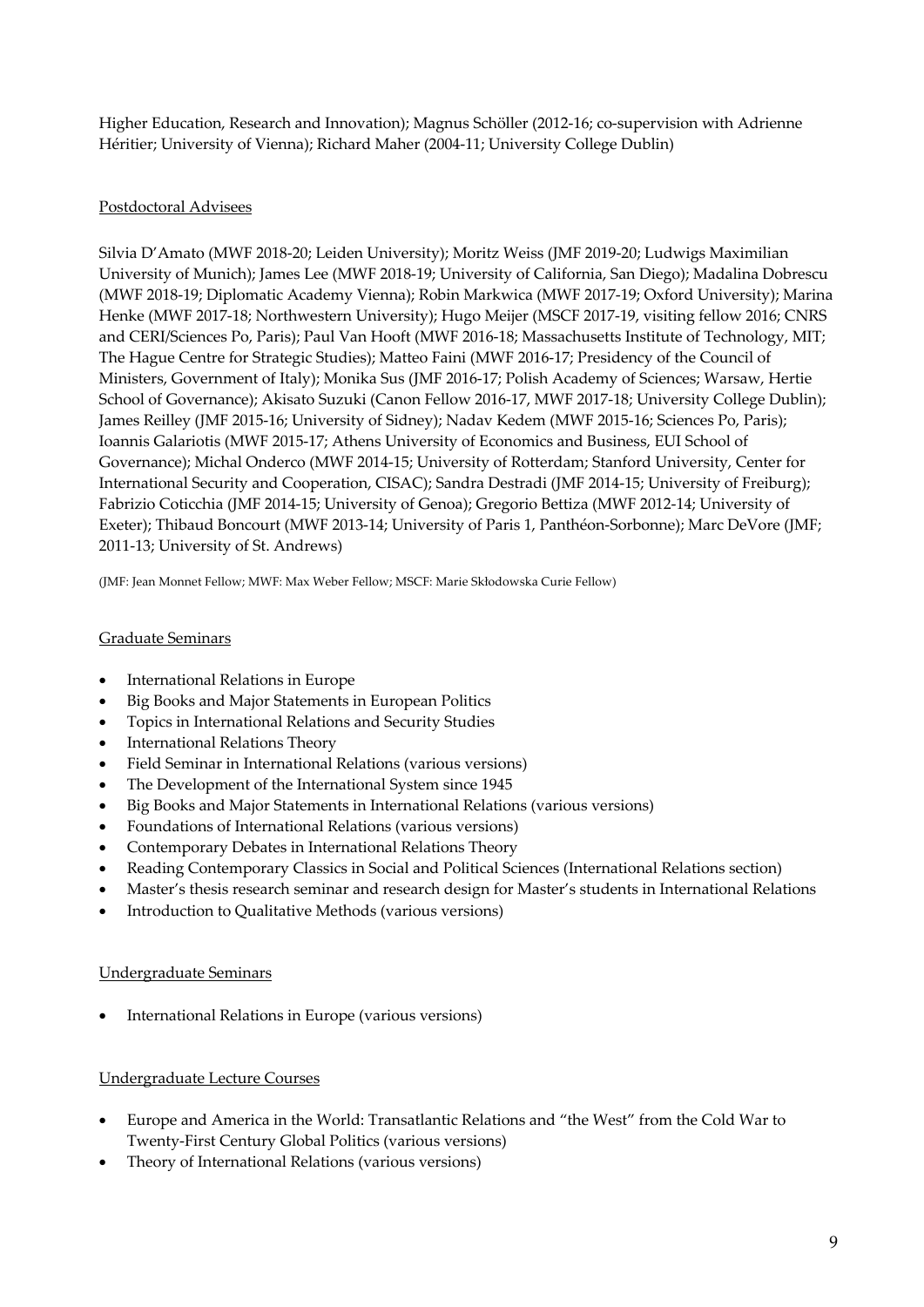#### Independent Studies and Tutorials

- Transatlantic Relations in World Politics (graduate)
- International Relations, one-on-one tutorial teaching for Master's students at the University of Oxford
- Modern Strategic Thought (undergraduate)

Postdoctoral Research Seminar Series (Max Weber Fellows, Jean Monnet Fellows, Marie Skłodowska Curie

Fellows, et al.)

• Europe in the World: International Relations, International Security, World Politics (various editions)

#### Multidisciplinary Research Workshops (one or two days; 10 or 20 seminar hours)

- The EU in International Negotiations
- Domestic Dynamics and Global-Regional Perspectives in the Gulf Region: Implications for Europe
- Europe's Cold War Relations: The EC Towards a Global Role (with Kiran Klaus Patel and Federico Romero)
- Structural Power in International and Comparative Politics: Societal Foundations of European Policy Divergence and Financial Governance (with Pepper Culpepper)
- All for One and One for All? Coalitions in the Fight against Terrorism
- The Changing Role of Sanctions: History and Current Practice
- Research in Progress Seminar for Ph.D. candidates
- Advanced Qualitative Methods (with Pepper Culpepper)

#### Executive Training Seminars (3 days; six hours per day)

- Does Europe Need a Grand Strategy? Exploring Competing Visions for the EU's Role in the World
- European Security: Old Trends and New Realities
- Europe in the World: Problems and Prospects in an Unsettled World
- Global Risk Analysis and Europe's Changing Security Environment
- Transatlantic Relations: Past, Present, and Future
- Scenario-Thinking and Simulations for Scholarship and Policy-Making (in preparation)

# Referee / External Reviewer (selection)

Cambridge University Press; Columbia University Press; Oxford University Press; Berghahn Books; Polity Books; Palgrave Macmillan

*European Journal of International Security; European Security; Foreign Policy Analysis*; *Global Affairs*, *International Security*; *International Studies Review*; *Journal of Common Market Studies*; *Journal of European Public Policy*; *Journal of Politics, Culture, and Society*; *Politics*; *West European Politics*; *World Politics*

Research Grants Council of Hong Kong; Fritz Thyssen Foundation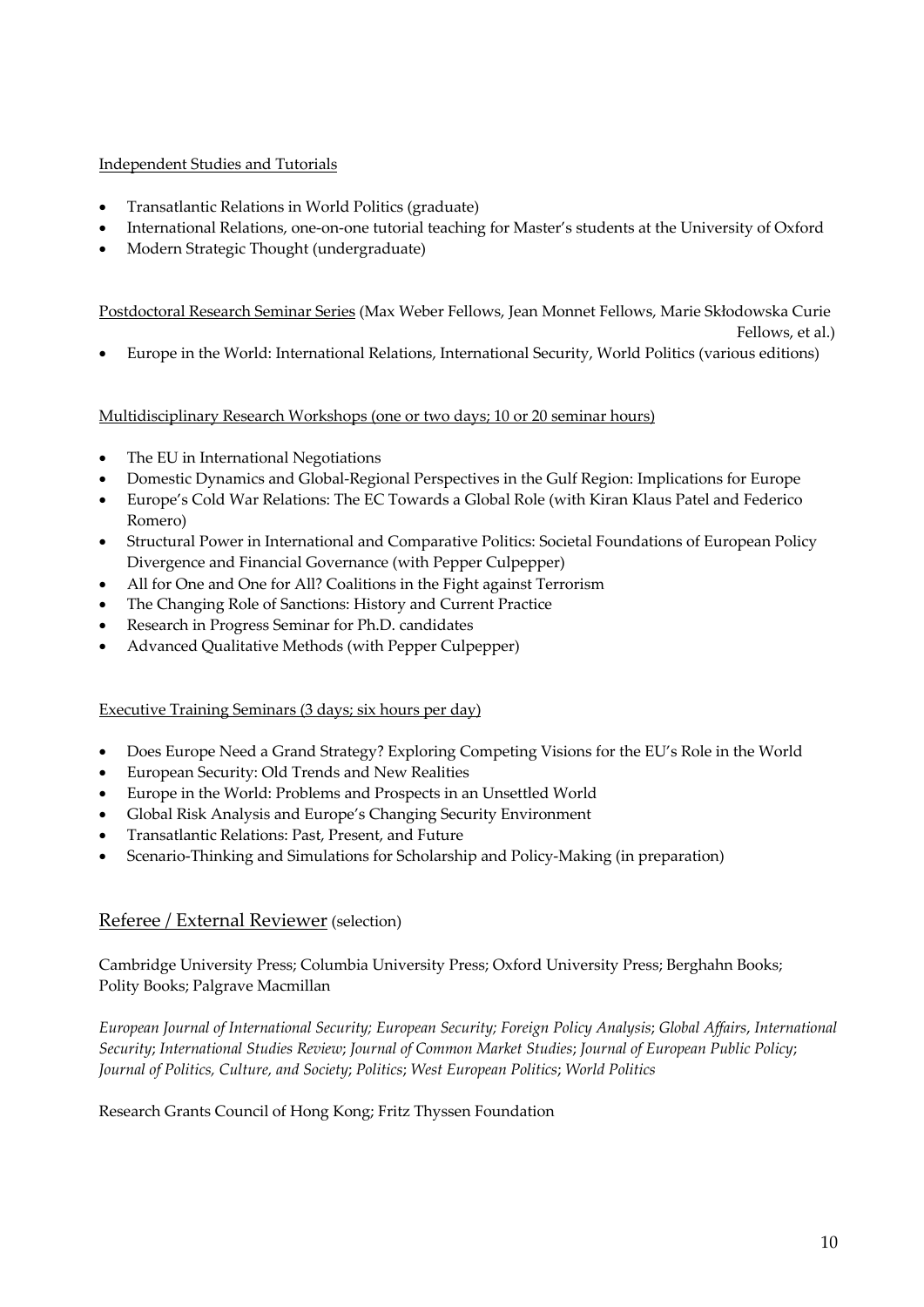# Editorial Boards and Other Board Memberships

*Zeitschrift für Politikwissenschaft*, Springer (2020- ) *Les Champs de Mars: Revue d'études sur la guerre et la paix*, IRSEM/Presses de Sciences Po, Paris (2017- ) *Foreign Policy Analysis*, Oxford University Press (2015- ) *European Journal of International Security*, Cambridge University Press (2014- )

Graduate School of Political Cohesion (GSPC), Ruhr-Universität Bochum, Advisory Board (2020-) Centre for Security Research (CeSeR), University of Edinburgh, Associate Member (2020- ) European Initiative on Security Studies (EISS), Governing Board (2018- )

European Union in International Affairs (EUIA), International Steering Committee (2017- ) New York University, European Horizons, Advisory Board (2017- ) State of the Union, European University Institute, Scientific Committee (2014-15)

# Other Committee Memberships and Institutional Responsibilities (selection)

Faculty search committees, Department of Social and Political Sciences, EUI (2015-16; 2017-18)

Organizer and leader of pre- and postdoctoral workshops, SPS departmental seminar series, research in progress seminars, PhD candidates job talks in preparation for interviews, etc. (2012- )

# Professional Memberships and Associations

- Deutsche Vereinigung für Politikwissenschaft (DVPW) Themengruppe Außen- und Sicherheitspolitik
- International Studies Association (ISA) Section memberships: Foreign Policy Analysis; International Organization; International Security Studies
- American Political Science Association (APSA) Section memberships: International Security; International History and Politics; Qualitative and Mixed-Method Research

Council for European Studies (CES)

European Initiative on Security Studies (EISS)

#### Languages

English (fluent), French (advanced), German (native), Italian (basic), Latin (reading)

# References

Available upon request.